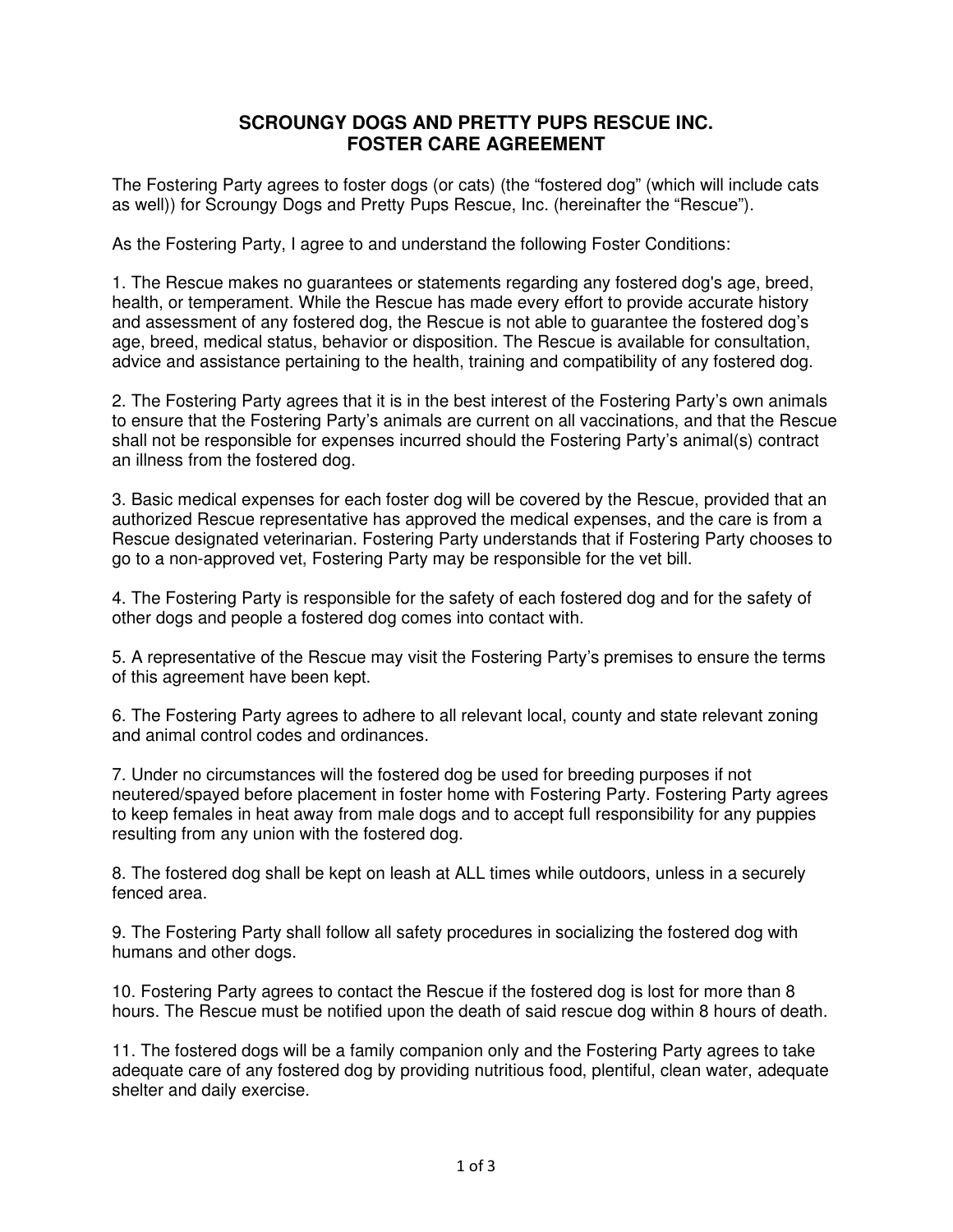12. The Fostering Party agrees to keep any fostered dog inside a house or garage when the dog is not with the Fostering Party or a member of Fostering Party's family. At no time will any foster dog be placed outside on a tie-out (in a yard, in front of café, store etc.).

13. The fostered dog shall wear a collar with I.D. tags (with Rescue telephone #) at all times.

14. Fostering Party will not alter physical characteristics of the fostered dog in any way except to clean the fostered dog's coat and ears, and clip the foster dog's nails. Fostering Party agrees to keep foster dog in appropriate clean, groomed condition to show to potential adopters.

15. The fostered dog shall not ride loose in the bed of pickup trucks, convertibles or be left in a car when air temperatures exceed 50 degrees.

16. The Fostering Party shall obey all applicable laws governing control and custody of animals. At no time will the Fostering Party allow any fostered dog to be a nuisance to people or other animals.

17. The Fostering Party agrees to bring the fostered dog to veterinary appointments and adoption events or allow for the Rescue to make arrangements for alternative transportation to get them to the appropriate appointments/events.

18. The Rescue appreciates any willingness to donate toward the fostered dog's general expenses, like food, treats, etc., and the Rescue will offer donated items, as available, for use by foster homes. (Such general expenses, if paid for by a foster home and not by the Rescue, may be tax deductible.) Crates can be lent to foster homes and returned to the Rescue when a fostered dog is adopted.

19. The Rescue will accept return of the fostered dog for any reason. The Fostering Party understands that the Rescue retains legal control of the fostered dog and that the Fostering Party is not authorized to make any legal or medical decisions on its behalf, or to transfer the fostered dog to any other person, firm or corporation for any reason whatsoever. The Rescue retains the right to reclaim the fostered dog at any time, and for any reason, without legal writ or order.

20. The Fostering Party agrees to facilitate meetings with prospective adopters and answer questions by potential adopters, and to allow potential adopters that the Rescue has approved to meet the foster dog at an agreed upon location.

21. The Fostering Party agrees to respond to the Rescue within twenty-four hours concerning the fostered dog and/or potential adopters.

22. If the Fostering Party decides to adopt any fostered dog, the Fostering Party understands that he/she must go through the adoption process, including paying the requested adoption donation. (Donations are used to help cover costs to save and help more dogs.)

23. Should it become necessary for the Rescue to take legal action to recover the fostered dog or otherwise enforce the provisions of this Agreement, the undersigned Fostering Party agrees to pay all court costs and reasonable attorneys' fees for the Rescue's associated therewith.

**24. Fostering Release and Indemnity Agreement - The undersigned Fostering Party does hereby forever release, discharge and covenant to hold harmless Scroungy Dogs and**